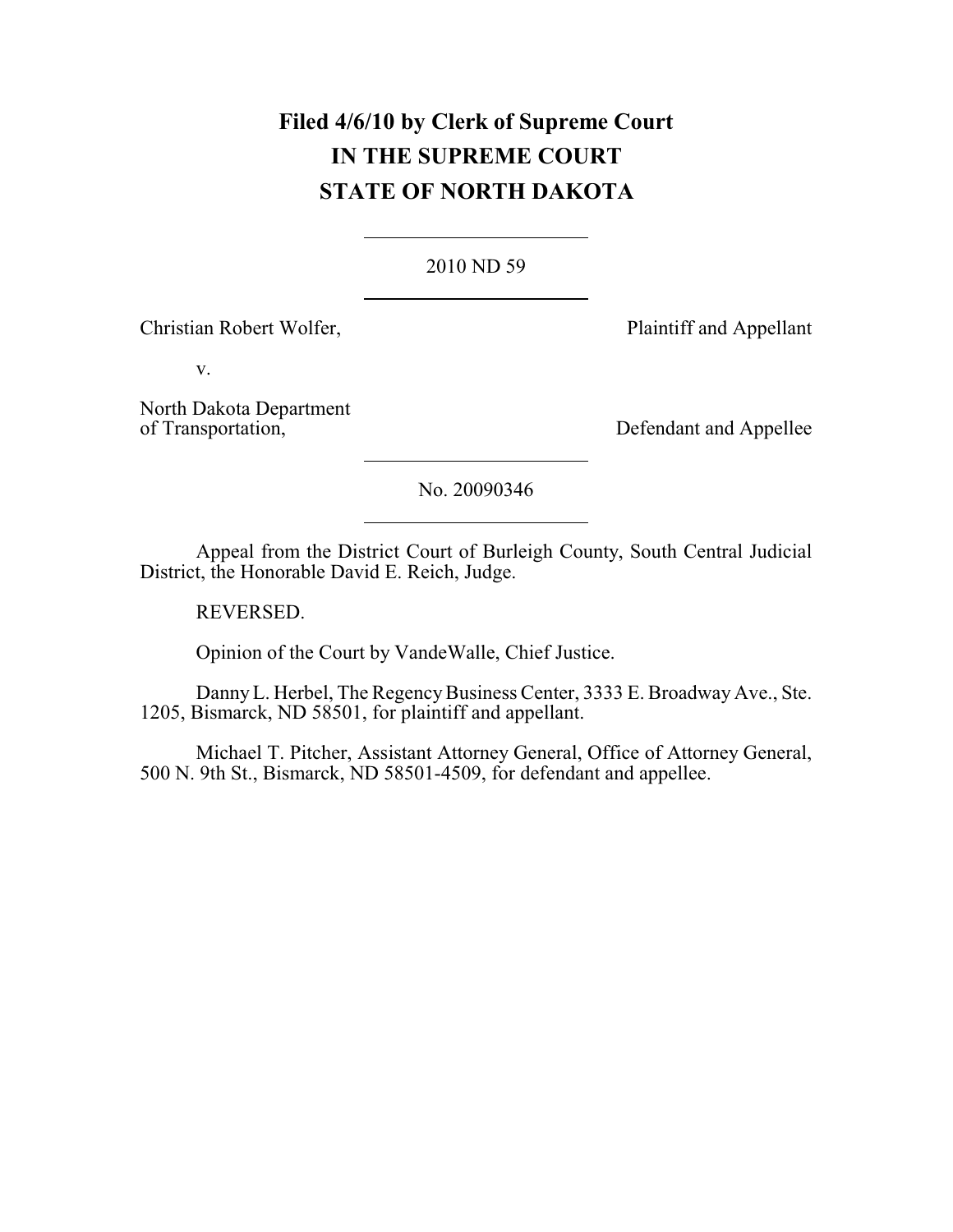# **Wolfer v. N.D. Dep't of Transportation [No. 20090346](http://www.ndcourts.gov/supreme-court/dockets/20090346)**

#### **VandeWalle, Chief Justice.**

[¶1] Christian Robert Wolfer appealed from the district court's judgment affirming the Department of Transportation's suspension of his driving privileges for 365 days. We reverse because the Department did not conduct the hearing in accordance with the law when the hearing officer unilaterally decided to conduct a portion of the hearing telephonically.

I.

[¶2] On April 25, 2009, Wolfer was arrested for driving under the influence of intoxicating liquor. Wolfer requested a hearing on the suspension or revocation of his driving privileges. The Department scheduled a hearing for June 3, 2009, and sent Wolfer a notice. The notice did not indicate any portion of the hearing would be conducted telephonically or that any testimony would be taken telephonically.

[¶3] At the hearing, North Dakota HighwayPatrol Officer Thomas Iverson testified telephonically. The day before the hearing, Officer Iverson had a telephone conversation with the hearing officer and Wolfer's attorney. Officer Iverson discussed the possibility that he would not be able to testify in person in Bismarck because he would be in Devils Lake for a job interview. At the hearing, Wolfer objected to the hearing officer allowing Officer Iverson to testify telephonically on due process grounds. He objected because the notice did not indicate there would be telephonic testimony. He argued taking telephonic testimony would substantially prejudice and infringe his right to a fair hearing because the hearing officer would not be able to judge Officer Iverson's demeanor or credibility. Wolfer asserted the hearing officer would not be able to determine if Officer Iverson was alone in the room from which he was testifying, or if he was testifying from notes or documents. Wolfer also argued there was not good cause to take telephonic testimony.

[¶4] The hearing officer offered to continue the hearing, but Wolfer stated he was not able to take additional time off work for another hearing. After determining the parties would not be able to agree on a new date for the hearing, the hearing officer asked Officer Iverson if there was anyone else in the room with him, and Officer Iverson said there was not. The hearing officer then overruled Wolfer's objection and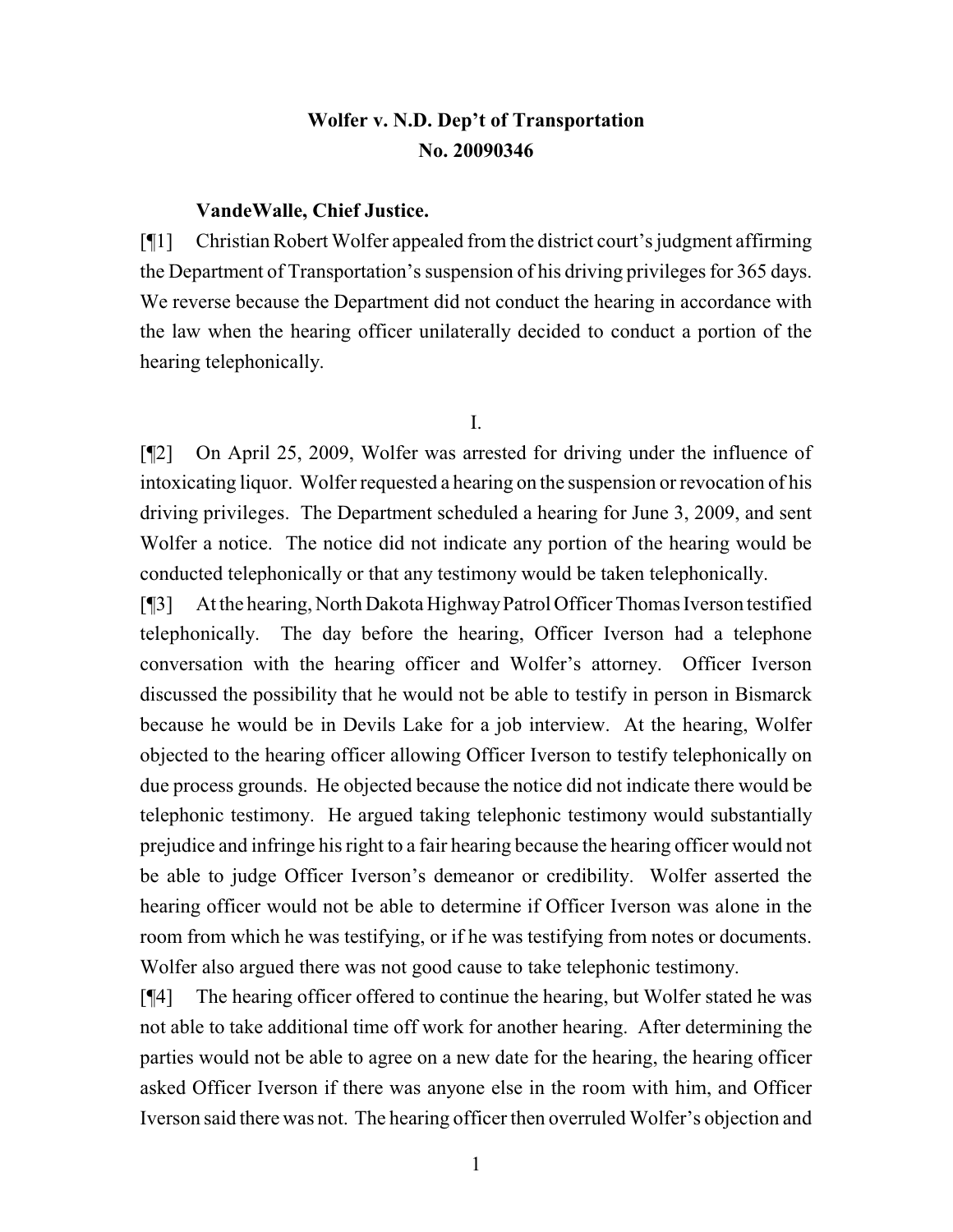admonished Officer Iverson to testify only from memory, and to notify the hearing officer when he was testifying from his report. The hearing officer explained Wolfer's right to due process was not violated because "[t] the only thing that is different from a hearing where the trooper is in person is that his testimony is by telephone."

[¶5] Before Officer Iverson testified, the hearing officer advised him of the penalty for perjury and Officer Iverson took the oath. Wolfer's attorney objected to the oath because the oath was not given in person and the hearing officer could not verify the identity of the person taking the oath telephonically. The hearing officer overruled the objection. The hearing officer again had Officer Iverson confirm that he was alone and again admonished him to testify from memory, and to inform the hearing officer before he referred to his notes.

[¶6] During his cross-examination of Officer Iverson, Wolfer's attorney asked Officer Iverson if he was able to diagram the roadway where he stopped Wolfer's vehicle. Officer Iverson stated he would not be able to do so, because he was not present at the hearing. Wolfer's attorney also asked Officer Iverson if he would be able to demonstrate how he performed the horizontal gaze nystagmus test. Officer Iverson responded he would not be able to do so because he was not present at the hearing. Wolfer's attorney did not ask Officer Iverson to verbally describe the roadway or how he performed the horizontal gaze nystagmus test. At the close of Officer Iverson's testimony, the hearing officer stated, "I will note for the record that I recognized the voice of Thomas Iverson testifying here today. I've had Trooper Iverson testify at numerous hearings in the past."

[¶7] The hearing officer concluded Wolfer had not demonstrated any prejudice as a result of Officer Iverson's telephonic testimony. Thus, his right to due process had not been violated. The hearing officer suspended Wolfer's driving privileges for 365 days.

[¶8] Wolfer appealed the hearing officer's decision to the district court. The district court affirmed the decision. The district court explained, "Section 28-32-35 specifically permit [s] the use of telephonic testimony at administrative hearings." The district court also asserted, "Wolfer cannot claim that his due process rights were violated due to his surprise that testimony would be offered telephonically when he declined the hearing officer's invitation for a continuance and elected to proceed with the hearing." According to the district court, the cross-examination of Officer Iverson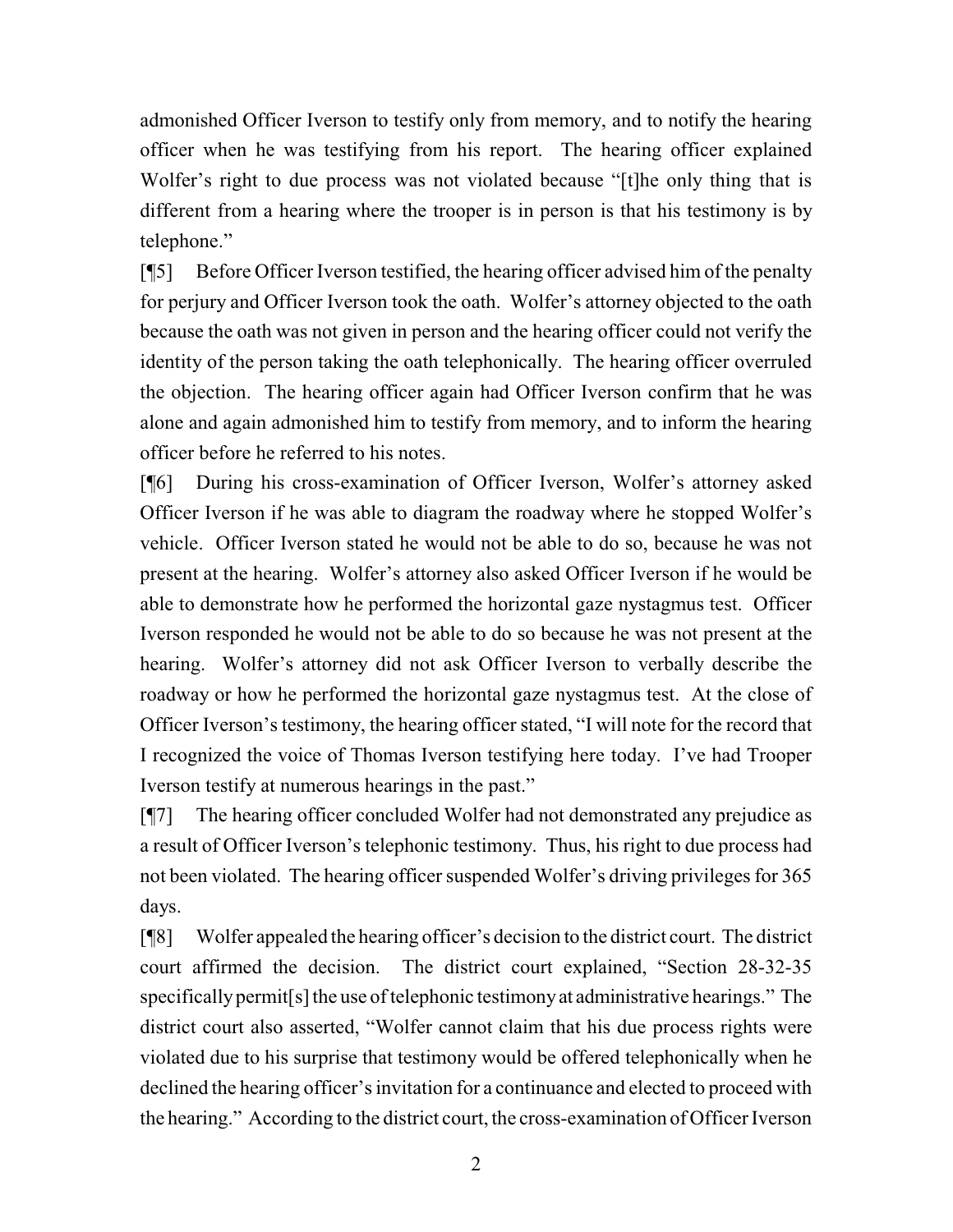did not demonstrate prejudice because Wolfer's attorney did not ask Officer Iverson to verbally describe the road where he stopped Wolfer, or how he conducted the horizontal gaze nystagmus test. The district court explained Wolfer could have shown prejudice if he had asked for the testimony and the testimony was ineffective. Regarding the telephonic oath, the district court cited Lawrence v. Delkamp, [2008 ND](http://www.ndcourts.gov/supreme-court/opinion/2008ND111) [111,](http://www.ndcourts.gov/supreme-court/opinion/2008ND111) ¶ 15, [750 N.W.2d 452](http://www.ndcourts.gov/supreme-court/opinion/750NW2d452) and stated, "Under the facts and circumstances of the instant case, it appears that in the hearing officer's discretion there existed good cause and adequate safeguards in place to allow Trooper Iverson to testify by telephone." The district court determined the hearing officer did not violate Wolfer's right to due process.

II.

[¶9] On appeal, Wolfer argues the Department violated his right to due process, and did not conduct the hearing according to the law, when it took Officer Iverson's testimony telephonically. The Department argues Wolfer was not prejudiced by the telephonic testimony.

[¶10] This Court's standard of review of a driver's license suspension is well established:

The Department's authority to suspend driving privileges is governed by statute, and the Department must meet basic and mandatory statutory requirements to have the authority to suspend driving privileges. Schaaf v. N.D. Dep't of Transp., [2009 ND 145,](http://www.ndcourts.gov/supreme-court/opinion/2009ND145) ¶ 9, [771 N.W.2d 237.](http://www.ndcourts.gov/supreme-court/opinion/771NW2d237) This Court reviews the Department's decision to suspend driving privileges under the Administrative Agencies Practice Act, N.D.C.C. ch. 28-32. Barros v. N.D. Dep't of Transp., [2008 ND](http://www.ndcourts.gov/supreme-court/opinion/2008ND132) [132,](http://www.ndcourts.gov/supreme-court/opinion/2008ND132) ¶ 7, [751 N.W.2d 261.](http://www.ndcourts.gov/supreme-court/opinion/751NW2d261) Under N.D.C.C. § 28-32-49, we must affirm the Department's order unless:

- 1. The order is not in accordance with the law.
- 2. The order is in violation of the constitutional rights of the appellant.
- 3. The provisions of this chapter have not been complied with in the proceedings before the agency.
- 4. The rules or procedure of the agency have not afforded the appellant a fair hearing.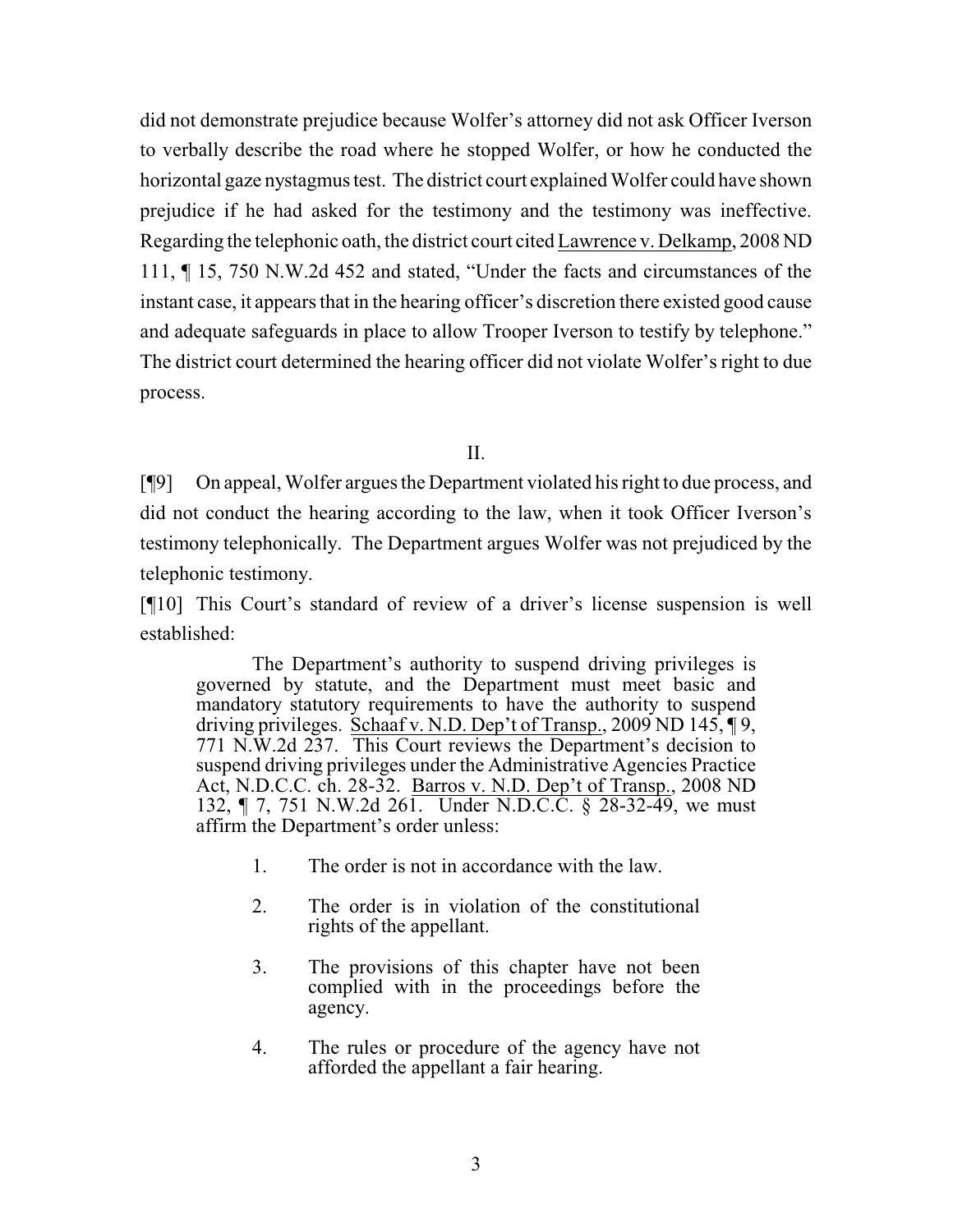- 5. The findings of fact made by the agency are not supported by a preponderance of the evidence.
- 6. The conclusions of law and order of the agency are not supported by its findings of fact.
- 7. The findings of fact made by the agency do not sufficiently address the evidence presented to the agency by the appellant.
- 8. The conclusions of law and order of the agency do not sufficiently explain the agency's rationale for not adopting any contrary recommendations by a hearing officer or an administrative law judge.

N.D.C.C. § 28-32-46. "An agency's decisions on questions of law are fully reviewable." Kiecker v. N.D. Dep't of Transp., [2005 ND 23,](http://www.ndcourts.gov/supreme-court/opinion/2005ND23) \omega\left\, [691 N.W.2d 266](http://www.ndcourts.gov/supreme-court/opinion/691NW2d266) (quoting Huff v. Bd. of Medical Examiners, [2004 ND](http://www.ndcourts.gov/supreme-court/opinion/2004ND225) [225,](http://www.ndcourts.gov/supreme-court/opinion/2004ND225) ¶ 8, [690 N.W.2d 221\).](http://www.ndcourts.gov/supreme-court/opinion/690NW2d221)

Landsiedel v. Dir., N.D. Dep't of Transp., [2009 ND 196,](http://www.ndcourts.gov/supreme-court/opinion/2009ND196) ¶ 6, [774 N.W.2d 645.](http://www.ndcourts.gov/supreme-court/opinion/774NW2d645)

## III.

[¶11] Wolfer argues his due process rights were violated. Wolfer was entitled to due process in his administrative hearing because a driver's license is a protectable property interest. Morrell v. N.D. Dep't of Transp., [1999 ND 140,](http://www.ndcourts.gov/supreme-court/opinion/1999ND140) ¶ 8, [598 N.W.2d](http://www.ndcourts.gov/supreme-court/opinion/598NW2d111) [111](http://www.ndcourts.gov/supreme-court/opinion/598NW2d111) (citing Sabinash v. Dir., N.D. Dep't of Transp., 509 N.W.2d 61, 63 (N.D. 1993)). Due process requires notice and an opportunity to be heard. Id. at  $\P$ 9 (citing Saakian v. N.D. Workers Comp. Bur., [1998 ND 227,](http://www.ndcourts.gov/supreme-court/opinion/1998ND227) ¶ 11, [587 N.W.2d 166\).](http://www.ndcourts.gov/supreme-court/opinion/587NW2d166) "Notice is sufficient if it informs the party of the nature of the proceedings so there is no unfair surprise." Id. (citing Saakian, at  $\P$  11). Wolfer argues he was unfairly surprised by the officer's telephonic testimony.

[¶12] We recently discussed hearings conducted telephonically by the Department of Transportation in Landsiedel. In that case, a consolidation of two separate appeals, the hearing officers conducted the hearings by telephone, outside the presence of the drivers and witnesses. Landsiedel, [2009 ND 196,](http://www.ndcourts.gov/supreme-court/opinion/2009ND196) ¶¶ 3, 5, [774 N.W.2d 645.](http://www.ndcourts.gov/supreme-court/opinion/774NW2d645) We noted N.D.C.C. § 28-32-35 permits hearings to be conducted telephonically in some circumstances:

A hearing may be conducted in total or in part by making use of telephone, television, facsimile services, or other electronic means if each participant in the hearing has an opportunity to participate in, to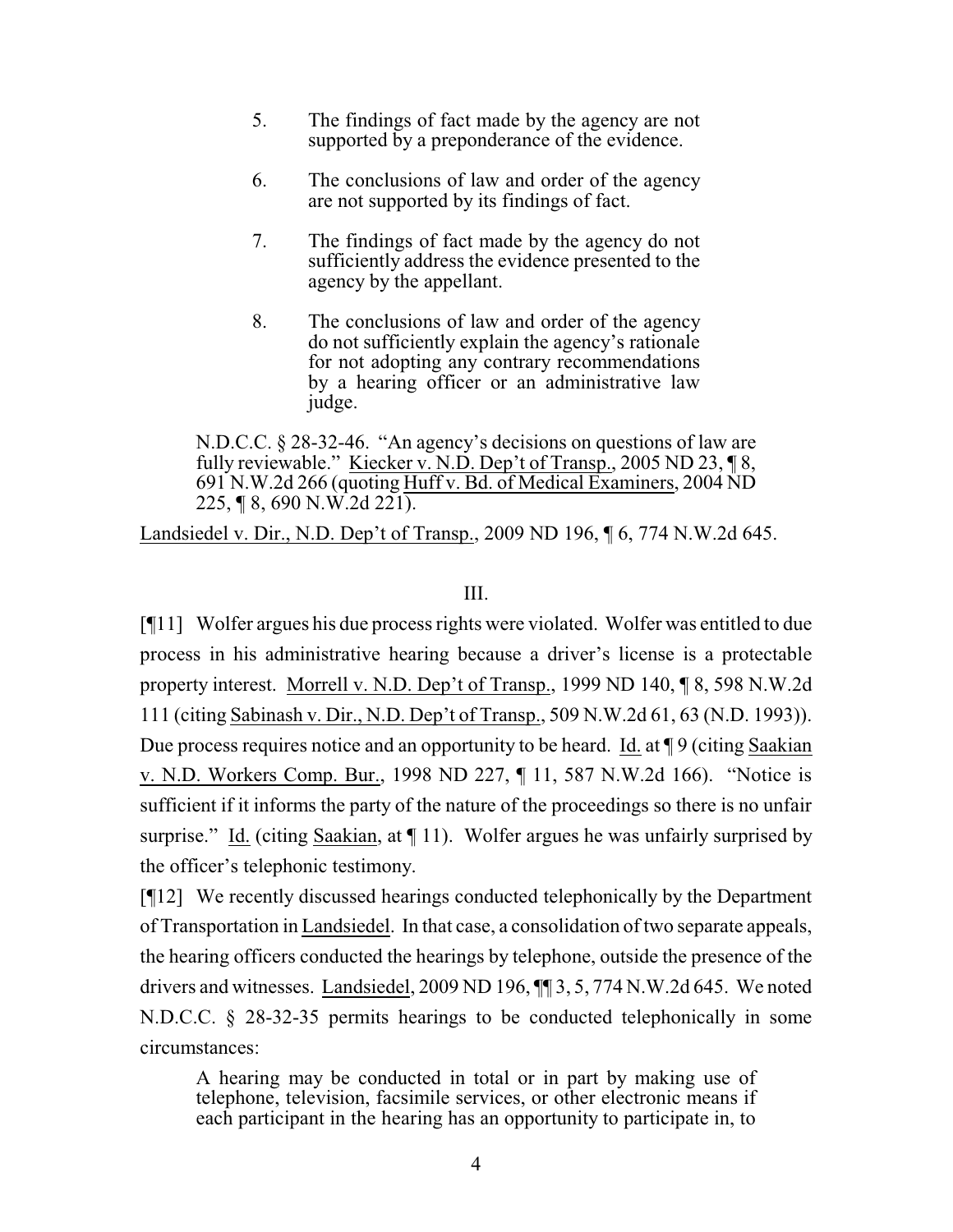hear, and, if practicable, to see the entire proceeding while it is taking place, and if such use does not substantially prejudice or infringe on the rights and interests of any party.

Id. at ¶ 9 (quoting N.D.C.C. § 28-32-35). We also explained N.D.C.C. § 39-20-05 "demonstrates the Legislature intended for the Department to conduct in-person hearings, and the Department cannot unilaterally determine hearings will be conducted telephonically." Id. at  $\P$  12. We noted the Department must conduct inperson hearings because the statute requires the hearing officer to "immediately deliver" his or her decision to the driver, but provides for mail delivery if the driver fails to appear. Id. We reconciled N.D.C.C. §§ 28-32-35 and 39-20-05, stating:

In addition to permitting telephonic hearings, N.D.C.C. § 28-32-35 also requires hearing officers "regulate the course of the hearing in conformity with this chapter and . . . any other applicable laws . . . ." The Administrative Agencies Practice Act therefore requires that the Department's hearing officers complywith its procedural requirements as well as those embodied in other applicable statutes, including N.D.C.C. § 39-20-05. Because N.D.C.C. § 39-20-05 does not permit the Department to unilaterally determine hearings will be telephonic, N.D.C.C. § 28-32-35 also prohibits the Department from making such determinations.

Id. at ¶ 13. We held the hearings were not conducted in accordance with the law and remanded the cases for further proceedings. Id. at ¶ 15.

[¶13] We recognize the hearing officer and the district court did not have the benefit of this Court's decision in Landsiedel at the time of the hearing or the appeal. Nevertheless, the Department attempts to distinguish Landsiedel from this case. In Landsiedel, we stated, "Only where the hearing officer and driver are both physically present may the Department give effect to [N.D.C.C. § 39-20-05]." Id. at ¶ 12. The Department notes that, unlike Landsiedel and Neu, Wolfer and the hearing officer were present in the same place. Only the witness appeared telephonically. Thus, the Department argues, it conducted the hearing in accordance with the law.

[¶14] Landsiedel clearly states the Department cannot unilaterally decide to hold a portion of the hearing telephonically. Id. Wolfer objected to Officer Iverson testifying by telephone. The hearing officer unilaterally decided to take Officer Iverson's testimony telephonically. In addition, the notice in this case did not indicate any portion of the hearing would be conducted telephonically or that testimonywould be taken telephonically. Wolfer was unfairly surprised when the hearing officer decided to take telephonic testimony without notice.